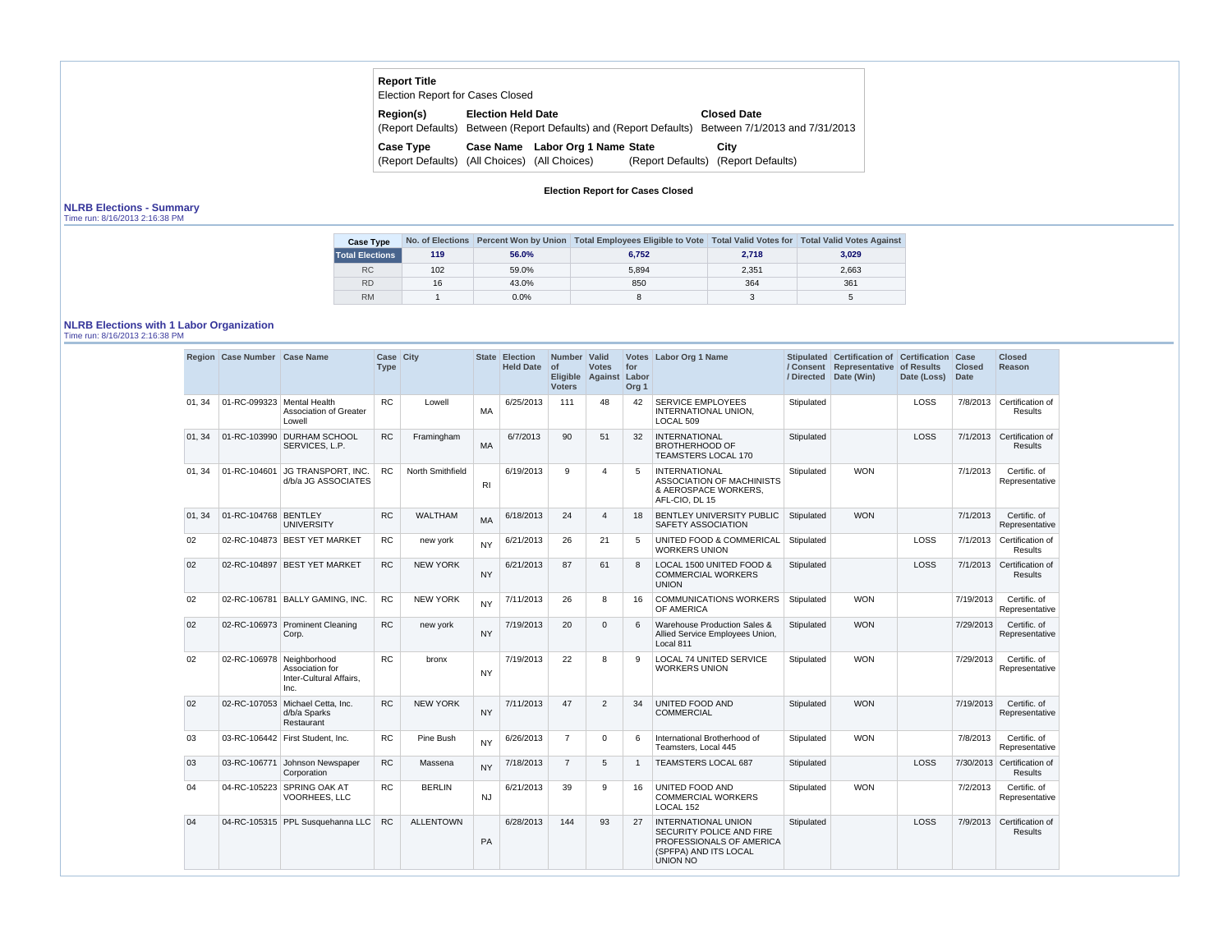|        | Region Case Number Case Name   |                                                                                                                     | Case City<br><b>Type</b> |                         |           | State Election<br><b>Held Date</b> | Number Valid<br>$\circ$ f<br><b>Voters</b> | <b>Votes</b><br>Eligible Against Labor | for<br>Org <sub>1</sub> | Votes Labor Org 1 Name                                                                                                                |                 | Stipulated Certification of Certification Case<br>/ Consent Representative of Results<br>/ Directed Date (Win) | Date (Loss) | <b>Closed</b><br><b>Date</b> | <b>Closed</b><br><b>Reason</b>               |
|--------|--------------------------------|---------------------------------------------------------------------------------------------------------------------|--------------------------|-------------------------|-----------|------------------------------------|--------------------------------------------|----------------------------------------|-------------------------|---------------------------------------------------------------------------------------------------------------------------------------|-----------------|----------------------------------------------------------------------------------------------------------------|-------------|------------------------------|----------------------------------------------|
| 04     |                                | 04-RC-105656 COMCAST OF SOUTH<br>JERSEY, LLC                                                                        | <b>RC</b>                | VINELAND                | <b>NJ</b> | 6/27/2013                          | 95                                         | 69                                     | 21                      | <b>IBEW LOCAL 827</b>                                                                                                                 | Stipulated      |                                                                                                                | LOSS        | 7/9/2013                     | Certification of<br><b>Results</b>           |
| 04     |                                | 04-RC-106164 WEST GROVE<br><b>HOSPITAL</b><br>COMPANY, LLC d/b/a<br><b>JENNERSVILLE</b><br><b>REGIONAL HOSPITAL</b> | <b>RC</b>                | <b>WEST GROVE</b>       | PA        | 6/13/2013                          | 99                                         | 37                                     | 44                      | <b>SEIU HEALTHCA</b>                                                                                                                  | Consent         | <b>WON</b>                                                                                                     |             | 7/9/2013                     | Certific. of<br>Representative               |
| 05     |                                | 05-RC-105312 Armstrong Cable                                                                                        | RC                       | <b>Rising Sun</b>       | <b>MD</b> | 6/28/2013                          | 40                                         | 25                                     | 15                      | <b>COMMUNICATIONS WORKERS</b><br>OF AMERICA                                                                                           | Stipulated      |                                                                                                                | LOSS        | 7/8/2013                     | Certification of<br><b>Results</b>           |
| 05     |                                | 05-RC-105456 Capital Care, Inc.                                                                                     | <b>RC</b>                | <b>Silver Spring</b>    | <b>MD</b> | 6/18/2013                          | 190                                        | 79                                     | 45                      | Service Employees International<br>Union, Local 500                                                                                   | Stipulated      |                                                                                                                | <b>LOSS</b> |                              | 7/29/2013 Certification of<br><b>Results</b> |
| 05     |                                | 05-RC-106722 First Coast Security<br>Services                                                                       | <b>RC</b>                | Washington              | DC        | 7/1/2013                           | 23                                         | $\mathbf{1}$                           | 11                      | NATIONAL LEAGUE OF<br>JUSTICE AND SECURITY<br>PROFESSIONALS (NLJSP)                                                                   | Consent         | <b>WON</b>                                                                                                     |             | 7/10/2013                    | Certific. of<br>Representative               |
| 06     |                                | 06-RC-106621 VT Hackney, Inc.                                                                                       | <b>RC</b>                | Montgomery              | PA        | 7/18/2013                          | 214                                        | 129                                    | 68                      | TEAMSTERS LOCAL NO. 764                                                                                                               | Stipulated      |                                                                                                                | LOSS        |                              | 7/29/2013 Certification of<br><b>Results</b> |
| 07     |                                | 07-RC-103851 Allied Barton Security<br>Services, LLC                                                                | RC.                      | <b>Sterling Heights</b> | MI        | 6/10/2013                          | 9                                          | $\mathbf 0$                            | 7                       | PLANT PROTECTION<br><b>ASSOCIATION NATIONAL</b><br>(PPAN)                                                                             | Stipulated      | <b>WON</b>                                                                                                     |             | 7/9/2013                     | Certific. of<br>Representative               |
| 07     | 07-RC-106209 EDW C Levy        |                                                                                                                     | <b>RC</b>                | Detroit                 | MI        | 7/10/2013                          | 22                                         | $\mathbf 0$                            | 12                      | <b>LOCAL 324, INTERNATIONAL</b><br><b>UNION OF OPERATING</b><br>ENGINEERS (IUOE), AFL-CIO                                             | Stipulated      | <b>WON</b>                                                                                                     |             | 7/18/2013                    | Certific. of<br>Representative               |
| 07     | 07-RC-106718 United Water      |                                                                                                                     | <b>RC</b>                | Harrington              | <b>NJ</b> | 7/12/2013                          | 41                                         | 17                                     | 16                      | MICHIGAN COUNCIL 25.<br>AMERICAN FEDERATION OF<br>STATE, COUNTY AND<br>MUNICIPAL EMPLOYEES<br>(AFSCME), AFL-CIO                       | Stipulated      |                                                                                                                | <b>LOSS</b> |                              | 7/22/2013 Certification of<br><b>Results</b> |
| 08     |                                | 08-RC-103496 GGNSC KIRTLAND<br>LLC D/B/A GOLDEN<br><b>LIVING</b><br>CENTER-KIRTLAND                                 | <b>RC</b>                | <b>KIRTLAND</b>         | OH        | 6/4/2013                           | 73                                         | 29                                     | 26                      | <b>SERVICE EMPLOYEES</b><br><b>INTERNATIONAL UNION</b><br>DISTRICT 1199 WV/KY/OH THE<br>HEALTHCARE AND SOCIAL<br><b>SERVICES UNIO</b> | Stipulated      |                                                                                                                | LOSS        |                              | 7/11/2013 Certification of<br><b>Results</b> |
| 08     | 08-RC-105945                   | <b>GARDA CL GREAT</b><br>LAKES, INC.                                                                                | <b>RC</b>                | <b>CLEVELAND</b>        | OH        | 7/3/2013                           | 33                                         | $\overline{7}$                         | 10                      | INTERNATIONAL UNION,<br>SECURITY, POLICE AND FIRE<br>PROFESSIONALS OF AMERICA<br>(SPFPA)                                              | Stipulated      | <b>WON</b>                                                                                                     |             | 7/15/2013                    | Certific. of<br>Representative               |
| 08     |                                | 08-RC-106056   Heritage-WTI, Inc.,<br>d/b/a Heritage Thermal<br><b>Services</b>                                     | <b>RC</b>                | East Liverpool          | OH        | 7/12/2013                          | 100                                        | 64                                     | 30                      | United Steel, Paper & Forestry,<br>Rubber, Manufacturing, Energy<br>Allied Industrial & Service<br>Workers In                         | Stipulated      |                                                                                                                | <b>LOSS</b> |                              | 7/23/2013 Certification of<br><b>Results</b> |
| 08     | 08-RC-106147                   | <b>PEPSI BEVERAGES</b><br>COMPANY, a<br><b>WHOLLY OWNED</b><br>SUBSIDIARY OF<br>PEPSICO, INC.                       | RC.                      | <b>INDEPENDENCE</b>     | OH        | 7/11/2013                          | 25                                         | 18                                     |                         | TEAMSTERS LOCAL UNION<br>NO. 293                                                                                                      | Stipulated      |                                                                                                                | LOSS        |                              | 7/22/2013 Certification of<br>Results        |
| 08     |                                | 08-RC-106369 FLOW POLYMERS<br>LLC. A WHOLLY<br><b>OWNED SUBSIDIARY</b><br>OF FLOW HOLDINGS<br><b>LLC</b>            | <b>RC</b>                | <b>CLEVELAND</b>        | OH        | 7/15/2013                          | 20                                         | 8                                      | $12 \overline{ }$       | <b>TEAMSTERS LOCAL UNION</b><br>NO. 416                                                                                               | Stipulated      | <b>WON</b>                                                                                                     |             | 7/26/2013                    | Certific, of<br>Representative               |
| 09     |                                | 09-RC-105157 ENERCON FEDERAL<br>SERVICES, INC.                                                                      | <b>RC</b>                | <b>PIKETON</b>          | OH        | 6/21/2013                          | 78                                         | 36                                     | 35                      | INTERNATIONAL<br><b>BROTHERHOOD OF</b><br>ELECTRICAL WORKERS,<br>LOCAL UNION NO. 575,<br>AFL-CIO (IBEW)                               | Stipulated      |                                                                                                                | LOSS        |                              | 7/1/2013 Certification of<br>Results         |
| 09     | 09-RC-105495 CABELL            | <b>HUNTINGTON</b><br>HOSPITAL, INC.                                                                                 | RC.                      | <b>HUNTINGTON</b>       | <b>WV</b> | 6/24/2013                          | 10                                         | 4                                      |                         | <b>SERVICE EMPLOYEES</b><br>INTERNATIONAL UNION,<br>DISTRICT 1199 WV/KY/OH                                                            | Stipulated      |                                                                                                                | LOSS        |                              | 7/2/2013 Certification of<br>Results         |
| 09     | 09-RC-106837 J-WOOD            | <b>CONTRACTING LLC</b>                                                                                              | RC.                      | <b>ELKVIEW</b>          | <b>WV</b> | 7/9/2013                           | 49                                         | $\overline{2}$                         | 22                      | UNITED STEEL, PAPER AND<br>FORESTRY, RUBBER,<br>MANUFACTURING, ENERGY,<br>ALLIED INDUSTRIAL AND<br><b>SERVICE WORKE</b>               | Stipulated      | <b>WON</b>                                                                                                     |             | 7/17/2013                    | Certific, of<br>Representative               |
| 10, 11 |                                | 10-RC-104875 MAYFIELD DAIRY<br><b>FARMS, LLC</b>                                                                    | <b>RC</b>                | KNOXVILLE               | <b>TN</b> | 6/27/2013                          | 43                                         | 27                                     | 13                      | <b>INTERNATIONAL</b><br><b>BROTHERHOOD OF</b><br>TEAMSTERS, LOCAL 519                                                                 | <b>Directed</b> |                                                                                                                | LOSS        |                              | 7/8/2013 Certification of<br>Results         |
| 10, 11 | $\vert$ 10-RC-105741 PHB, INC. |                                                                                                                     | RC.                      | EAST PALATKA            | <b>FL</b> | 6/28/2013                          | 13                                         | $\overline{2}$                         | 9                       | UNITED STEEL, PAPER AND                                                                                                               | Stipulated      | <b>WON</b>                                                                                                     |             | 7/9/2013                     | Certific. of                                 |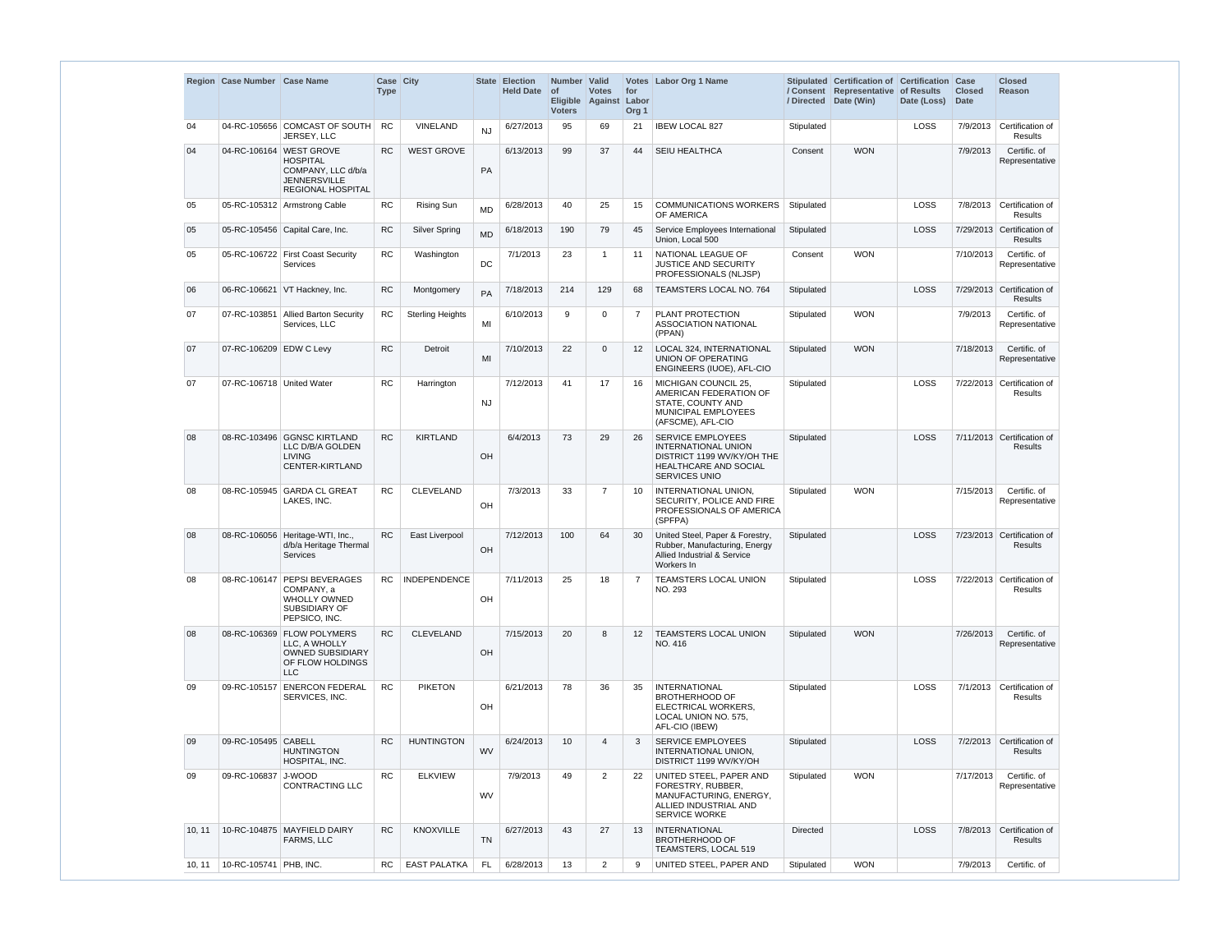|                 | Region Case Number Case Name |                                                                      | Case City<br><b>Type</b> |                                |           | State Election<br><b>Held Date</b> | Number Valid<br>$\circ$ f<br><b>Voters</b> | <b>Votes</b><br>Eligible Against Labor | for<br>Org <sub>1</sub> | Votes Labor Org 1 Name                                                                                        |            | Stipulated Certification of Certification Case<br>/ Consent Representative of Results<br>/ Directed Date (Win) | Date (Loss) | <b>Closed</b><br>Date | <b>Closed</b><br><b>Reason</b>               |
|-----------------|------------------------------|----------------------------------------------------------------------|--------------------------|--------------------------------|-----------|------------------------------------|--------------------------------------------|----------------------------------------|-------------------------|---------------------------------------------------------------------------------------------------------------|------------|----------------------------------------------------------------------------------------------------------------|-------------|-----------------------|----------------------------------------------|
|                 |                              |                                                                      |                          |                                |           |                                    |                                            |                                        |                         | FORESTY, RUBBER,<br>MANUFACTURING, ENERGY,<br>ALLIED INDUSTRIAL AND<br><b>SERVICE WORKER</b>                  |            |                                                                                                                |             |                       | Representative                               |
| 10, 11          |                              | 10-RC-105376 ADT LLC D/B/A ADT<br><b>SECURITY SERVICES</b>           | <b>RC</b>                | <b>WINSTON</b><br><b>SALEM</b> | <b>NC</b> | 6/26/2013                          | 17                                         | $\overline{7}$                         | 10                      | <b>INTERNATIONAL</b><br><b>BROTHERHOOD OF</b><br>ELECTRICAL WORKERS,<br>LOCAL UNION 342, AFL-CIO              | Stipulated | <b>WON</b>                                                                                                     |             | 7/8/2013              | Certific. of<br>Representative               |
| 12              |                              | 12-RC-105064 Vista Manor Health<br>Care Associates, LLC              | RC                       | Titusville                     | <b>FL</b> | 6/21/2013                          | 74                                         | 29                                     | 38                      | 1199 SEIU UNITED<br>HEALTHCARE WORKERS<br><b>EAST</b>                                                         | Stipulated | <b>WON</b>                                                                                                     |             | 7/3/2013              | Certific. of<br>Representative               |
| 12 <sup>°</sup> |                              | 12-RC-105165 Paragon Systems, Inc.                                   | <b>RC</b>                | Herndon                        | <b>VA</b> | 6/11/2013                          | 11                                         | $\mathbf{1}$                           |                         | UNITED GOVERNMENT<br><b>SECURITY OFFICERS OF</b><br>AMERICA, INTERNATIONAL<br><b>UNION LOCAL 236</b>          | Stipulated | <b>WON</b>                                                                                                     |             | 7/24/2013             | Certific. of<br>Representative               |
| 12              |                              | 12-RC-105763 Civil and Marine Inc.<br>d/b/a Hanson Slag              | <b>RC</b>                | Port Canaveral                 | <b>FL</b> | 6/20/2013                          | 4                                          | 0                                      |                         | Teamsters Local Union No. 769                                                                                 | Stipulated | <b>WON</b>                                                                                                     |             | 7/3/2013              | Certific. of<br>Representative               |
| 13              | 13-RC-084042 Total Security  | Management Illinois 1,<br><b>LLC</b>                                 | <b>RC</b>                | Chicago                        | IL        | 8/8/2012                           | 15                                         | 6                                      | 6                       | INTERNATIONAL UNION.<br><b>SECURITY, POLICE &amp; FIRE</b><br>PROFESSIONALS OF AMERICA<br>(SPFPA)             | Stipulated |                                                                                                                | <b>LOSS</b> | 7/9/2013              | Certification of<br><b>Results</b>           |
| 13              |                              | 13-RC-104319 Maryville Academy                                       | <b>RC</b>                | <b>Des Plaines</b>             | IL        | 6/3/2013                           | 248                                        | 28                                     | 93                      | AMERICAN FEDERATION OF<br><b>STATE, COUNTY AND</b><br>MUNICIPAL EMPLOYEES<br>(AFSCME), COUNCIL 31,<br>AFL-CIO | Stipulated | <b>WON</b>                                                                                                     |             | 7/3/2013              | Certific. of<br>Representative               |
| 13              | 13-RC-105005 MARYVILLE       | <b>ACADEMY</b>                                                       | <b>RC</b>                | <b>DES PLAINES</b>             | IL        | 6/3/2013                           | 87                                         | 8                                      | 36                      | AMERICAN FEDERATION OF<br>STATE, COUNTY AND<br>MUNICIPAL EMPLOYEES<br>(AFSCME), COUNCIL 31,<br>AFL-CIO        | Stipulated | <b>WON</b>                                                                                                     |             | 7/3/2013              | Certific. of<br>Representative               |
| 13              |                              | 13-RC-105183 SEARS HOME &<br><b>BUSINESS</b><br>FRANCHISES, INC.     | <b>RC</b>                | <b>Melrose Park</b>            | IL        | 6/21/2013                          | 16                                         | 9                                      |                         | <b>INTERNATIONAL</b><br><b>BROTHERHOOD OF</b><br><b>ELECTRICAL WORKERS</b><br>LOCAL 134                       | Stipulated |                                                                                                                | LOSS        | 7/5/2013              | Certification of<br>Results                  |
| 13              | 13-RC-106641                 | Family Health Network,<br>Inc.                                       | <b>RC</b>                | Chicago                        | IL        | 7/15/2013                          | 66                                         | 28                                     | 30                      | International Brotherhood of<br>Teamsters Local 743                                                           | Stipulated | <b>WON</b>                                                                                                     |             | 7/29/2013             | Certific. of<br>Representative               |
| 14, 17          |                              | 14-RC-105320 International Mulch<br>Company, Inc.                    | <b>RC</b>                | <b>GODFREY</b>                 | IL        | 6/27/2013                          | 25                                         | 9                                      | 12                      | LABORERS' LOCAL 218,<br>LABORERS' INTERNATIONAL<br>UNION OF NORTH AMERICA                                     | Stipulated | <b>WON</b>                                                                                                     |             | 7/29/2013             | Certific. of<br>Representative               |
| 15, 26          |                              | 15-RC-106258 Total Protection<br>Services Mississippi,<br><b>LLC</b> | <b>RC</b>                | Dekalb                         | <b>MS</b> | 7/12/2013                          | 35                                         | 26                                     | 6                       | INTERNATIONAL UNION,<br>SECURITY, POLICE AND FIRE<br>PROFESSIONALS OF AMERICA<br>(SPFPA)                      | Stipulated |                                                                                                                | LOSS        |                       | 7/22/2013 Certification of<br><b>Results</b> |
| 16              | 16-RC-104470                 | <b>PTS OF AMERICA,</b><br>LLC                                        | <b>RC</b>                | <b>SAN ANTONIO</b>             | TX        | 6/14/2013                          | 49                                         | $\mathbf 0$                            | 30                      | INTERNATIONAL UNION,<br>SECURITY, POLICE AND FIRE<br>PROFESSIONALS OF AMERICA<br>(SPFPA)                      | Stipulated | <b>WON</b>                                                                                                     |             | 7/31/2013             | Certific. of<br>Representative               |
| 16              |                              | 16-RC-105449 Cy-Fair Volunteer Fire<br>Department, Inc.              | <b>RC</b>                | Houston                        | <b>TX</b> | 6/28/2013                          | 100                                        | 66                                     | 15                      | <b>CY-FAIR VOLUNTEER FIRE</b><br>DEPARTMENT EMS<br><b>EMPLOYEES ASSOCIATION</b>                               | Stipulated |                                                                                                                | LOSS        |                       | 7/8/2013 Certification of<br><b>Results</b>  |
| 16              | 16-RC-107068 L-3             | <b>COMMUNICATIONS</b><br><b>VERTEX</b><br>AEROSPACE LLC              | <b>RC</b>                | <b>DEL RIO</b>                 | TX        | 7/16/2013                          | 5                                          | 0                                      | 5                       | <b>INTERNATIONAL</b><br><b>ASSOCIATION OF MACHINISTS</b><br>AND AEROSPACE WORKERS,<br>AFL-CIO                 | Stipulated | <b>WON</b>                                                                                                     |             | 7/24/2013             | Certific. of<br>Representative               |
| 16              |                              | 16-RC-107367 DELTA BUILDING<br>SERVICES, INC.                        | <b>RC</b>                | FORT WORTH                     | <b>TX</b> | 7/8/2013                           | 10 <sup>1</sup>                            | $\mathbf 0$                            |                         | INTERNATIONAL UNION OF<br><b>OPERATING ENGINEERS.</b><br>LOCAL UNION NO. 564                                  | Stipulated | <b>WON</b>                                                                                                     |             | 7/16/2013             | Certific. of<br>Representative               |
| 16              | 16-RC-107727 ADC LTD NM      |                                                                      | <b>RC</b>                | <b>HOUSTON</b>                 | TX        | 7/22/2013                          | 20                                         | 0                                      |                         | <b>UNITED SECURITY</b><br>PROFESSIONALS OF AMERICA<br>INTERNATIONAL UNION AND<br>ITS LOCAL 09                 | Stipulated | <b>WON</b>                                                                                                     |             | 7/30/2013             | Certific. of<br>Representative               |
| 18              |                              | 18-RC-105793 MARKETLINK, INC.                                        | <b>RC</b>                | Carroll                        | IA        | 7/3/2013                           | 39                                         | 21                                     | 16                      | AFSCME IOWA COUNCIL 61                                                                                        | Stipulated |                                                                                                                | LOSS        |                       | 7/10/2013 Certification of<br>Results        |
| 18              | 18-RC-105922 HSI-CRISIS      | CONNECTION, LLC                                                      | <b>RC</b>                | Richfield                      | MN        | 6/28/2013                          | 15                                         | 6                                      | 9                       | AMERICAN FEDERATION OF<br>STATE, COUNTY, AND<br>MUNICIPAL EMPLOYEES MN                                        | Stipulated | <b>WON</b>                                                                                                     |             | 7/15/2013             | Certific. of<br>Representative               |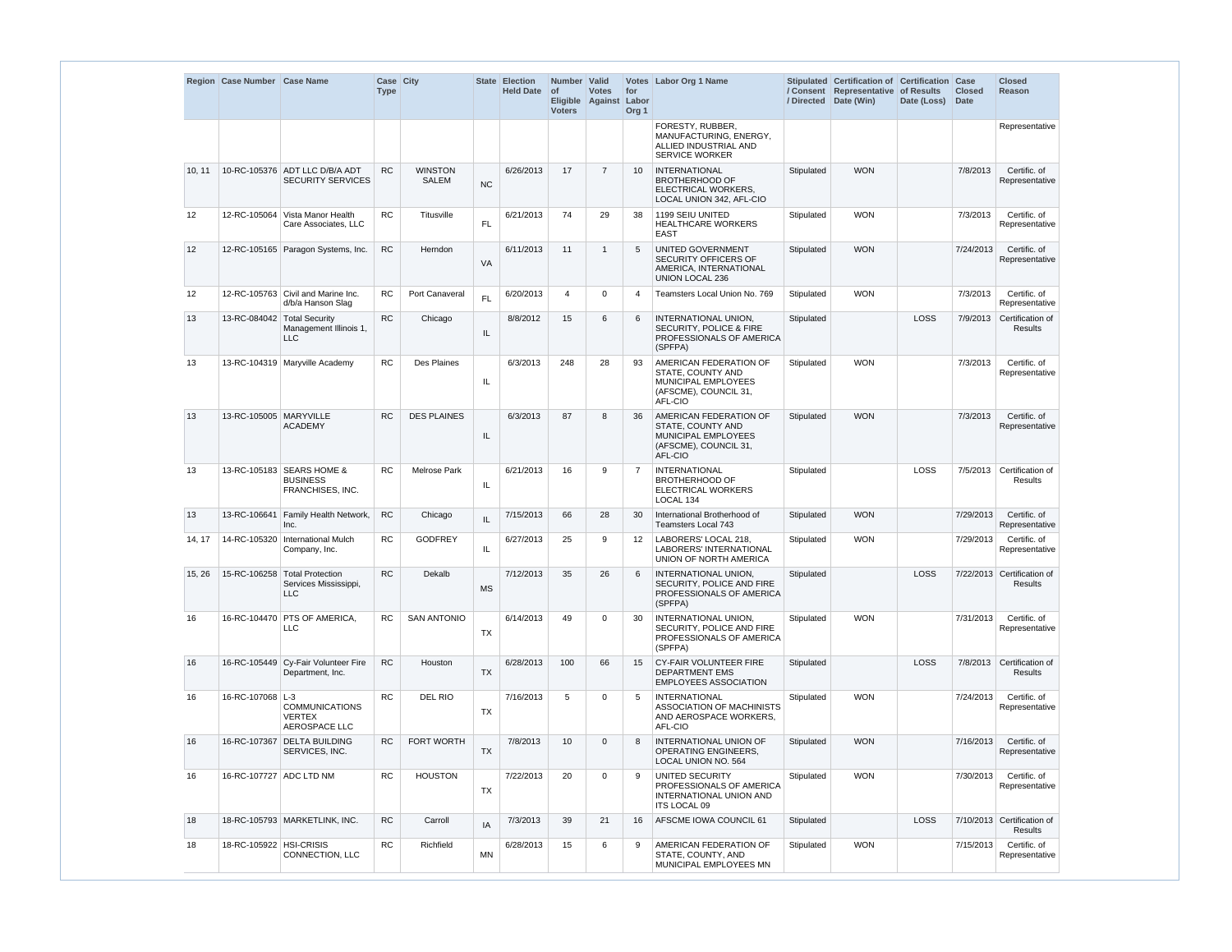|        | Region Case Number Case Name |                                                                                                               | Case City<br><b>Type</b> |                    |           | State Election<br><b>Held Date</b> | Number Valid<br>$\circ$ f<br><b>Voters</b> | <b>Votes</b><br>Eligible Against Labor | for<br>Org <sub>1</sub> | Votes Labor Org 1 Name                                                                                                                              |                 | Stipulated Certification of Certification Case<br>/ Consent Representative of Results<br>/ Directed Date (Win) | Date (Loss) | <b>Closed</b><br>Date | <b>Closed</b><br><b>Reason</b>               |
|--------|------------------------------|---------------------------------------------------------------------------------------------------------------|--------------------------|--------------------|-----------|------------------------------------|--------------------------------------------|----------------------------------------|-------------------------|-----------------------------------------------------------------------------------------------------------------------------------------------------|-----------------|----------------------------------------------------------------------------------------------------------------|-------------|-----------------------|----------------------------------------------|
|        |                              |                                                                                                               |                          |                    |           |                                    |                                            |                                        |                         | COUNCIL 5, AFL-CIO                                                                                                                                  |                 |                                                                                                                |             |                       |                                              |
| 18     | 18-RC-106095 BON HOMME       | YANKTON ELECTRIC<br>ASSOCIATION.<br><b>INCORPORATED</b>                                                       | <b>RC</b>                | <b>Sioux Falls</b> | <b>SD</b> | 7/9/2013                           | 16                                         | 3                                      | 13                      | International Brotherhood of<br><b>Electrical Workers Local</b><br>426/U-26                                                                         | Stipulated      | <b>WON</b>                                                                                                     |             | 7/16/2013             | Certific, of<br>Representative               |
| 18     |                              | 18-RC-106253 BAETE FORSETH<br>HVAC, LLC                                                                       | <b>RC</b>                | <b>Sioux Falls</b> | SD        | 7/12/2013                          | 51                                         | 15                                     | 33                      | SHEET METAL WORKERS<br><b>INTERNATIONAL</b><br>ASSOCIATION, LOCAL 10                                                                                | Stipulated      | <b>WON</b>                                                                                                     |             | 7/19/2013             | Certific. of<br>Representative               |
| 18     | 18-RC-107019 FACILITY        | <b>CONCESSION</b><br>SERVICES, INC.<br><b>D/B/A SPECTRUM</b><br><b>CATERING &amp;</b><br><b>CONCESSIONS</b>   | <b>RC</b>                | Minneapolis        | <b>MN</b> | 7/22/2013                          | 31                                         | 5                                      | 22                      | UNITE HERE LOCAL 17                                                                                                                                 | Stipulated      | <b>WON</b>                                                                                                     |             | 7/29/2013             | Certific. of<br>Representative               |
| 18     | 18-RC-107225                 | <b>FAIRVIEW LAKES</b><br><b>HEALTH SERVICES</b>                                                               | <b>RC</b>                | Minneapolis        | <b>MN</b> | 7/10/2013                          | 8                                          | 6                                      | 2                       | <b>INTERNATIONAL UNION OF</b><br><b>OPERATING ENGINEERS</b><br>LOCAL 70                                                                             | Stipulated      |                                                                                                                | <b>LOSS</b> |                       | 7/17/2013 Certification of<br><b>Results</b> |
| 19, 36 | 19-RC-089887                 | <b>PREMIER HOLDING</b><br>COMPANY, INC. d/b/a<br>PREMIER ELECTRIC                                             | <b>RC</b>                | Hayden             | ID        | 1/7/2013                           | 21                                         | 6                                      | 6                       | <b>INTERNATIONAL</b><br><b>BROTHERHOOD OF</b><br>ELECTRICAL WORKERS,<br><b>LOCAL UNION 73</b>                                                       | Stipulated      |                                                                                                                | <b>LOSS</b> |                       | 7/22/2013 Certification of<br><b>Results</b> |
| 19, 36 |                              | 19-RC-104836 MARVIN SHEET<br>METAL, LLC                                                                       | <b>RC</b>                | <b>FIFE</b>        | <b>WA</b> | 6/21/2013                          | 11                                         | 6                                      | 4                       | SHEET METAL WORKERS<br>LOCAL <sub>66</sub>                                                                                                          | Stipulated      |                                                                                                                | <b>LOSS</b> | 7/1/2013              | Certification of<br><b>Results</b>           |
| 19, 36 |                              | 19-RC-105853 EnCon Washington,<br><b>LLC</b>                                                                  | <b>RC</b>                | <b>PUYALLUP</b>    | <b>WA</b> | 6/26/2013                          | 123                                        | 15                                     | 61                      | LABORERS LOCAL 252                                                                                                                                  | Stipulated      | <b>WON</b>                                                                                                     |             | 7/8/2013              | Certific. of<br>Representative               |
| 20, 37 |                              | 32-RC-106655 KF Howell Electric Inc.                                                                          | <b>RC</b>                | <b>SANTA CLARA</b> | CA        | 7/18/2013                          | 82                                         | 45                                     | 37                      | <b>INTERNATIONAL</b><br><b>BROTHERHOOD OF</b><br><b>ELECTRICAL WORKERS</b><br><b>LOCAL UNION 332</b>                                                | Stipulated      |                                                                                                                | LOSS        |                       | 7/30/2013 Certification of<br><b>Results</b> |
| 21     |                              | 21-RC-095249 Universal Health<br>Services of Rancho<br>Springs, Inc., d/b/a<br>Southwest Healthcare<br>System | <b>RC</b>                | <b>WILDOMAR</b>    | CA        | 7/19/2013                          | 553                                        | 287                                    | 182                     | <b>UNITED NURSES</b><br><b>ASSOCIATIONS OF</b><br>CALIFORNIA/UNION OF<br><b>HEALTH CARE</b><br><b>PROFESSIONALS</b>                                 | Stipulated      |                                                                                                                | <b>LOSS</b> |                       | 7/30/2013 Certification of<br><b>Results</b> |
| 21     | 21-RC-105284                 | <b>BORRMANN METAL</b><br>CENTER, INC.                                                                         | <b>RC</b>                | <b>RIVERSIDE</b>   | CA        | 6/28/2013                          | 9                                          | 8                                      | -1                      | TEAMSTERS, CHAUFFEURS,<br>WAREHOUSEMEN,<br><b>INDUSTRIAL &amp; ALLIED</b><br>WORKERS OF AMERICA,<br>LOCAL 166 AFFILIATED WI                         | Stipulated      |                                                                                                                | LOSS        |                       | 7/11/2013 Certification of<br>Results        |
| 21     |                              | 21-RC-105904 EDWARD DON &<br><b>COMPANY</b>                                                                   | <b>RC</b>                | Mira Loma          | CA        | 7/3/2013                           | 16                                         | 6                                      | 10 <sup>°</sup>         | <b>INTERNATIONAL</b><br><b>BROTHERHOOD OF</b><br><b>TEAMSTERS UNION, LOCAL</b><br>63, AFL-CIO                                                       | Stipulated      | <b>WON</b>                                                                                                     |             | 7/12/2013             | Certific. of<br>Representative               |
| 21     | 21-RC-106513 ZOOLOGICAL      | SOCIETY OF SAN<br><b>DIEGO</b>                                                                                | <b>RC</b>                | <b>SAN DIEGO</b>   | CA        | 7/10/2013                          | 18                                         | 14                                     | 3                       | <b>AUTOMOTIVE &amp; ALLIED</b><br>INDUSTRIES EMPLOYEES,<br>TEAMSTERS LOCAL 481,<br><b>INTERNATIONAL</b><br><b>BROTHERHOOD OF</b><br><b>TEAMSTER</b> | Stipulated      |                                                                                                                | LOSS        |                       | 7/18/2013 Certification of<br><b>Results</b> |
| 22     | 22-RC-087792 BENJAMIN H.     | <b>REALTY CORP</b>                                                                                            | RC                       | <b>EAST ORANGE</b> | <b>NJ</b> | 11/8/2012                          | 17                                         | 6                                      | 7                       | <b>RESIDENTIAL CONSTRUCTION</b><br>AND GENERAL SERVICE<br><b>WORKERS LABORERS LOCAL</b><br>55                                                       | <b>Directed</b> | <b>WON</b>                                                                                                     |             | 7/2/2013              | Certific. of<br>Representative               |
| 22     | 22-RC-101576 PARAGON         | <b>RESTORATION</b><br>CORP.                                                                                   | <b>RC</b>                | <b>KENILWORTH</b>  | <b>NJ</b> | 6/3/2013                           | $\overline{7}$                             | $\mathbf 0$                            | 2                       | NEW JERSEY BUILDING<br><b>CONSTRUCTION LABORERS</b><br>DISTRICT COUNCIL                                                                             | <b>Directed</b> | <b>WON</b>                                                                                                     |             | 7/1/2013              | Certific. of<br>Representative               |
| 22     | 22-RC-104006 BLADE           | CONTRACTING, INC.                                                                                             | <b>RC</b>                | <b>HOBOKEN</b>     | <b>NJ</b> | 6/7/2013                           | 11                                         | $\mathbf{0}$                           | 6                       | <b>NEW JERSEY BUILDING</b><br><b>CONSTRUCTION LABORERS</b><br><b>DISTRICT COUNCIL</b>                                                               | Stipulated      | <b>WON</b>                                                                                                     |             | 7/2/2013              | Certific. of<br>Representative               |
| 22     |                              | 22-RC-105545   TGF MANAGEMENT<br><b>GROUP HOLDCO,</b><br>INC.                                                 | <b>RC</b>                | <b>CARTERET</b>    | <b>NJ</b> | 6/17/2013                          | 112                                        | 28                                     | 62                      | <b>INTERNATIONAL</b><br><b>BROTHERHOOD OF</b><br>TEAMSTERS, LOCAL UNION<br>NO. 469                                                                  | Stipulated      | <b>WON</b>                                                                                                     |             | 7/29/2013             | Certific. of<br>Representative               |
| 22     | 22-RC-106420 HEALTH          | <b>RESOURCES OF</b><br><b>WEST ORANGE, INC.</b><br>d/b/a SUMMIT RIDGE                                         | RC                       | <b>WEST ORANGE</b> | <b>NJ</b> | 7/17/2013                          | 89                                         | $\mathbf{1}$                           | 63                      | DISTRICT 1199J, NUHHCE,<br>AFSCME, AFL-CIO                                                                                                          | Stipulated      | <b>WON</b>                                                                                                     |             | 7/29/2013             | Certific. of<br>Representative               |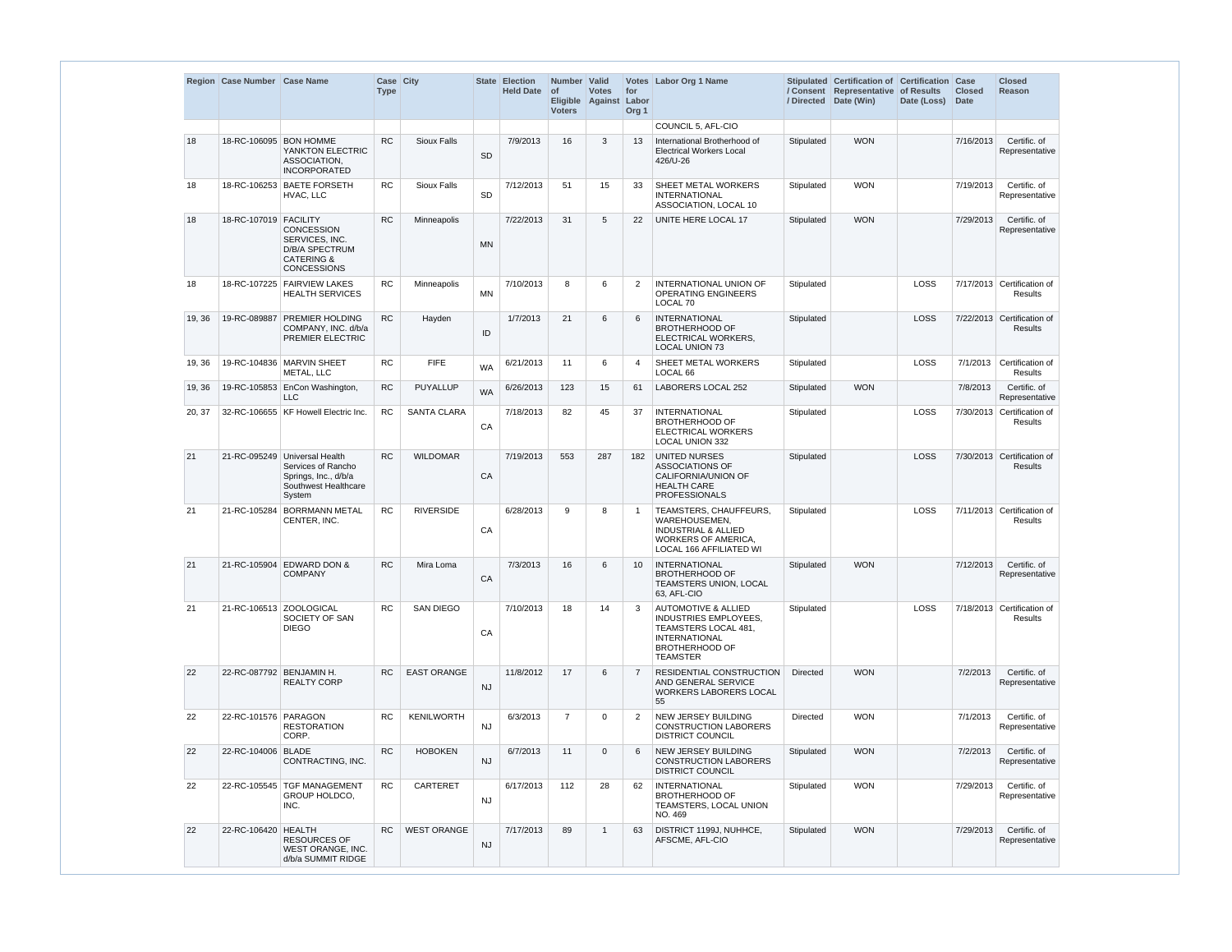|        | Region Case Number Case Name |                                                                                                | Case City<br><b>Type</b> |                   |           | State Election<br><b>Held Date</b> | Number Valid<br>$\circ$ f<br><b>Voters</b> | <b>Votes</b><br>Eligible Against Labor | for<br>Org <sub>1</sub> | Votes Labor Org 1 Name                                                                                                                |                 | Stipulated Certification of Certification Case<br>/ Consent Representative of Results<br>/ Directed Date (Win) | Date (Loss) | <b>Closed</b><br><b>Date</b> | <b>Closed</b><br>Reason                      |
|--------|------------------------------|------------------------------------------------------------------------------------------------|--------------------------|-------------------|-----------|------------------------------------|--------------------------------------------|----------------------------------------|-------------------------|---------------------------------------------------------------------------------------------------------------------------------------|-----------------|----------------------------------------------------------------------------------------------------------------|-------------|------------------------------|----------------------------------------------|
|        |                              | <b>CENTER</b>                                                                                  |                          |                   |           |                                    |                                            |                                        |                         |                                                                                                                                       |                 |                                                                                                                |             |                              |                                              |
| 24     | 24-RC-099271                 | Saint Luke's Memorial<br>Hospital, Inc. d/b/a<br><b>Hospital San Lucas</b><br>Ponce            | <b>RC</b>                | <b>PONCE</b>      | PR        | 7/11/2013                          | 329                                        | 242                                    | 36                      | UNIDAD LABORAL DE<br>ENFERMERAS(OS) Y<br>EMPLEADOS DE LA SALUD                                                                        | <b>Directed</b> |                                                                                                                | <b>LOSS</b> |                              | 7/23/2013 Certification of<br>Results        |
| 24     | 24-RC-099415                 | Saint Luke's Memorial<br>Hospital, Inc., d/b/a<br>Hospital San Lucas<br>Ponce                  | <b>RC</b>                | <b>PONCE</b>      | PR        | 5/9/2013                           | 227                                        | 178                                    | 31                      | UNIDAD LABORAL DE<br>ENFERMERAS(OS) Y<br><b>EMPLEADOS DE LA SALUD</b>                                                                 | <b>Directed</b> |                                                                                                                | LOSS        |                              | 7/10/2013 Certification of<br><b>Results</b> |
| 24     |                              | 24-RC-106628   Brinks Puerto Rico, Inc.                                                        | <b>RC</b>                | San Juan          | <b>PR</b> | 7/16/2013                          | 37                                         | 8                                      | 21                      | SINDICATO DE GUARDIAS DE<br><b>SEGURIDAD Y CAMIONES</b><br>BLINDADOS DE PUERTO RICO                                                   | Stipulated      | <b>WON</b>                                                                                                     |             | 7/26/2013                    | Certific, of<br>Representative               |
| 25, 33 |                              | 25-RC-105435   PRATT (JET CORR),<br>INC.                                                       | <b>RC</b>                | <b>VALPARAISO</b> | IN        | 6/28/2013                          | 197                                        | 114                                    | 62                      | UNITED STEEL, PAPER &<br>FORESTRY, RUBBER,<br>MANUFACTURING, ENERGY,<br>ALLIED-INDUSTRIAL &<br><b>SERVICE WORKERS</b>                 | Stipulated      |                                                                                                                | LOSS        |                              | 7/8/2013 Certification of<br><b>Results</b>  |
| 25, 33 |                              | 25-RC-105537 KITTLE'S HOME<br>FURNISHINGS INC.                                                 | <b>RC</b>                | <b>FISHERS</b>    | IN        | 6/27/2013                          | 30                                         | 21                                     | <b>q</b>                | LOCAL UNION NO. 135,<br>CHAUFFEURS, TEAMSTERS,<br><b>WAREHOUSEMEN AND</b><br><b>HELPERS INDIANAPOLIS.</b><br><b>INDIANA AND AIRLI</b> | Stipulated      |                                                                                                                | LOSS        |                              | 7/5/2013 Certification of<br>Results         |
| 25, 33 |                              | 25-RC-105549 MPI PRODUCTS<br>KNOX INDIANA LLC                                                  | <b>RC</b>                | <b>KNOX</b>       | IN        | 6/28/2013                          | $\Omega$                                   | 148                                    | 66                      | LOCAL UNION NO. 135,<br>CHAUFFEURS, TEAMSTERS,<br><b>WAREHOUSEMEN AND</b><br><b>HELPERS INDIANAPOLIS,</b><br><b>INDIANA AND AIRLI</b> | Stipulated      |                                                                                                                | LOSS        |                              | 7/8/2013 Certification of<br><b>Results</b>  |
| 27     |                              | 27-RC-104785   INTRALOT, INC.                                                                  | <b>RC</b>                | <b>Boise</b>      | ID        | 6/19/2013                          | 9                                          | 1                                      |                         | <b>INTERNATIONAL</b><br><b>BROTHERHOOD OF</b><br>ELECTRICAL WORKERS,<br>LOCAL 291 AFL-CIO                                             | Stipulated      | <b>WON</b>                                                                                                     |             | 7/19/2013                    | Certific. of<br>Representative               |
| 27     |                              | 27-RC-105398 FRESHPOINT<br>DENVER, INC.                                                        | <b>RC</b>                | Denver            | CO        | 6/28/2013                          | 16                                         | 8                                      | $\overline{7}$          | <b>TEAMSTERS LOCAL UNION</b><br>NO. 455                                                                                               | Stipulated      |                                                                                                                | <b>LOSS</b> |                              | 7/9/2013 Certification of<br><b>Results</b>  |
| 28     | 28-RC-088794 Bellagio, LLC   |                                                                                                | <b>RC</b>                | Las Vegas         | <b>NV</b> | 7/12/2013                          | 21                                         | 9                                      | 11                      | INTERNATIONAL ALLIANCE OF<br>THREATRICAL STAGE<br>EMPLOYEES AND MOVING<br>PICTURE TECHNICIANS,<br>ARTISTS AND AL                      | Stipulated      | <b>WON</b>                                                                                                     |             | 7/24/2013                    | Certific, of<br>Representative               |
| 28     |                              | 28-RC-104832 Valley Electric<br>Association, Inc.                                              | <b>RC</b>                | Pahrump           | <b>NV</b> | 6/21/2013                          | 48                                         | 27                                     | 17                      | International Brotherhood of<br><b>Electrical Workers, Local Union</b><br>396, AFL-CIO                                                | Stipulated      |                                                                                                                | LOSS        |                              | 7/2/2013 Certification of<br><b>Results</b>  |
| 28     |                              | 28-RC-105274 New Castle Corp. d/b/a<br><b>Excalibur Hotel and</b><br>Casino                    | <b>RC</b>                | Las Vegas         | <b>NV</b> | 6/21/2013                          | 25                                         | 9                                      | 16                      | INTERNATIONAL ALLIANCE OF<br><b>THEATRICAL STAGE</b><br>EMPLOYEES, MOVING<br>PICTURE TECHNICIANS,<br>ARTISTS AND ALLIED               | Stipulated      | <b>WON</b>                                                                                                     |             | 7/2/2013                     | Certific. of<br>Representative               |
| 29     | 29-RC-096814 North Shore     | Ambulance and<br>Oxygen Service, Inc.                                                          | <b>RC</b>                | Corona            | <b>NY</b> | 2/22/2013                          | 23                                         | 12                                     | 11                      | <b>LOCAL 805 TEAMSTERS</b>                                                                                                            | Stipulated      |                                                                                                                | LOSS        |                              | 7/25/2013 Certification of<br><b>Results</b> |
| 29     | 29-RC-102301                 | Best Utica Market, Inc.                                                                        | <b>RC</b>                | Brooklyn          | <b>NY</b> | 5/17/2013                          | 19                                         | 9                                      | 10                      | LOCAL 338, RETAIL<br><b>WHOLESALE &amp; DEPARTMENT</b><br>STORE UNION, UFCW                                                           | Stipulated      | <b>WON</b>                                                                                                     |             | 7/16/2013                    | Certific. of<br>Representative               |
| 29     |                              | 29-RC-107208 J.C.A. Food Corp.<br>d/b/a Met Food                                               | <b>RC</b>                | Jamaica           | <b>NY</b> | 7/19/2013                          | 24                                         | 14                                     | 10                      | United Food and Commercial<br>Workers Union Local 342                                                                                 | Stipulated      |                                                                                                                | LOSS        |                              | 7/29/2013 Certification of<br>Results        |
| 30     |                              | 30-RC-105450 MILWAUKEE HEALTH<br>SERVICE SYSTEMS<br>D/B/A MADISON<br><b>HEALTH SERV</b>        | <b>RC</b>                | Madison           | WI        | 6/26/2013                          | 5                                          | 1                                      |                         | American Federation of State<br>County and Municipal Employees<br>District Council 40, AFL-CIO.<br><b>CLC</b>                         | Stipulated      | <b>WON</b>                                                                                                     |             | 7/5/2013                     | Certific. of<br>Representative               |
| 30     |                              | 30-RC-105450 MILWAUKEE HEALTH<br>SERVICE SYSTEMS<br><b>D/B/A MADISON</b><br><b>HEALTH SERV</b> | <b>RC</b>                | Madison           | WI        | 6/26/2013                          | 12                                         | 3                                      | 8                       | American Federation of State<br>County and Municipal Employees<br>District Council 40, AFL-CIO,<br><b>CLC</b>                         | Stipulated      | <b>WON</b>                                                                                                     |             | 7/5/2013                     | Certific. of<br>Representative               |
| 30     |                              | 30-RC-107315 United Council of UW<br><b>Students</b>                                           | <b>RC</b>                | Madison           | WI        | 7/23/2013                          | 12                                         | 0                                      | 10                      | <b>Community Organizers Local 1</b>                                                                                                   | <b>Directed</b> | <b>WON</b>                                                                                                     |             | 7/31/2013                    | Certific. of<br>Representative               |
| 31     |                              | 31-RC-098458 Allied West Paper<br>Corporation                                                  | <b>RC</b>                | Fontana           | CA        | 3/27/2013                          | 67                                         | 35                                     | 23                      | <b>TEAMSTERS, CHAUFFEURS,</b><br>WAREHOUSEMEN,<br>INDUSTRIAL AND ALLIED                                                               | Stipulated      |                                                                                                                | LOSS        | 7/9/2013                     | Certification of<br><b>Results</b>           |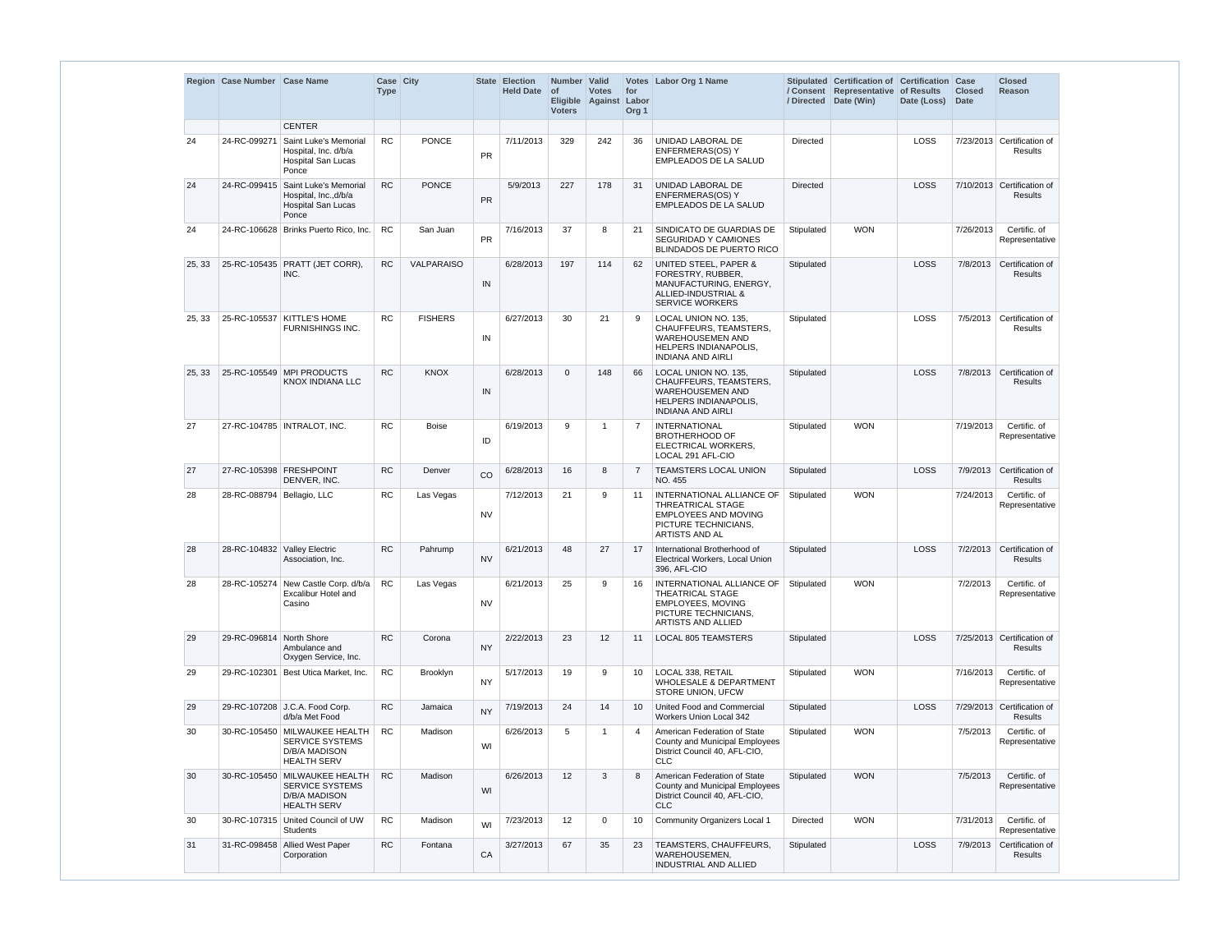|        | Region Case Number Case Name |                                                                                                     | Case City<br><b>Type</b> |                    |           | State Election<br><b>Held Date</b> | Number Valid<br><b>of</b><br><b>Voters</b> | <b>Votes</b><br>Eligible Against Labor | for<br>Org <sub>1</sub> | Votes Labor Org 1 Name                                                                                                                |            | Stipulated Certification of Certification Case<br>/ Consent Representative of Results<br>/ Directed Date (Win) | Date (Loss) | <b>Closed</b><br>Date | <b>Closed</b><br><b>Reason</b>               |
|--------|------------------------------|-----------------------------------------------------------------------------------------------------|--------------------------|--------------------|-----------|------------------------------------|--------------------------------------------|----------------------------------------|-------------------------|---------------------------------------------------------------------------------------------------------------------------------------|------------|----------------------------------------------------------------------------------------------------------------|-------------|-----------------------|----------------------------------------------|
|        |                              |                                                                                                     |                          |                    |           |                                    |                                            |                                        |                         | <b>WORKERS OF AMERICA,</b><br>LOCAL 166, INTERNATIO                                                                                   |            |                                                                                                                |             |                       |                                              |
| 31     |                              | 31-RC-103460 ABM Services, Inc.                                                                     | <b>RC</b>                | <b>Bakersfield</b> | CA        | 6/13/2013                          | 25                                         | $\mathbf 0$                            | 20                      | <b>LABORERS' INTERNATIONAL</b><br>UNION OF NORTH AMERICA,<br>LOCAL 220, AFFILIATED WITH<br>THE SOUTHERN CALIFORNIA<br>D               | Directed   | <b>WON</b>                                                                                                     |             | 7/12/2013             | Certific. of<br>Representative               |
| 31     |                              | 31-RC-107272 Cintas Corporation No.                                                                 | <b>RC</b>                | El Segundo         | CA        | 7/19/2013                          | 32                                         | 19                                     | 11                      | WHOLESALE DELIVERY<br>DRIVERS, GENERAL TRUCK<br>DRIVERS, CHAUFFEURS,<br>WAREHOUSE, SALES, AND<br><b>INDUSTRIAL ALLI</b>               | Stipulated |                                                                                                                | <b>LOSS</b> |                       | 7/30/2013 Certification of<br><b>Results</b> |
| 32     |                              | 32-RC-104336 TRM Corporation d/b/a<br>Superior Tile & Stone                                         | <b>RC</b>                | San Leandro        | CA        | 6/11/2013                          | 5                                          | 0                                      | 4                       | <b>BRICKLAYERS AND ALLIED</b><br><b>CRAFTWORKERS LOCAL</b><br>UNION NO. 3. INTERNATIONAL<br>UNION OF BRICKLAYERS AND<br><b>ALLIED</b> | Stipulated | <b>WON</b>                                                                                                     |             | 7/8/2013              | Certific. of<br>Representative               |
| 32     | 32-RC-105664                 | <b>Ryder Integrated</b><br>Logistics, Inc.                                                          | <b>RC</b>                | <b>STOCKTON</b>    | CA        | 6/27/2013                          | 158                                        | 89                                     | 36                      | <b>GENERAL TEAMSTERS LOCAL</b><br><b>439 INTERNATIONAL</b><br><b>BROTHERHOOD OF</b><br><b>TEAMSTERS</b>                               | Stipulated |                                                                                                                | <b>LOSS</b> | 7/8/2013              | Certification of<br><b>Results</b>           |
| 32     |                              | 32-RC-106196 GCA Services Group,<br>Inc.                                                            | <b>RC</b>                | Seaside            | CA        | 7/2/2013                           | 23                                         | 4                                      | 16                      | <b>GENERAL TEAMSTERS LOCAL</b><br>912, INTERNATIONAL<br><b>BROTHERHOOD OF</b><br>TEAMSTERS, CTW                                       | Stipulated | <b>WON</b>                                                                                                     |             | 7/10/2013             | Certific. of<br>Representative               |
| 32     |                              | 32-RC-106833 Life Chiropractic<br><b>College West</b><br>Incorporated                               | <b>RC</b>                | <b>HAYWARD</b>     | CA        | 7/11/2013                          | 54                                         | 10                                     | 28                      | CALIFORNIA FEDERATION OF<br>TEACHERS, AMERICAN<br>FEDERATION OF TEACHERS,<br>AFL-CIO                                                  | Stipulated | <b>WON</b>                                                                                                     |             | 7/19/2013             | Certific, of<br>Representative               |
| 32     | 32-RC-107211                 | <b>SSA Terminals, LLC</b>                                                                           | <b>RC</b>                | <b>OAKLAND</b>     | CA        | 7/11/2013                          | 65                                         | 0                                      | 51                      | MACHINISTS AUTOMOTIVE<br>TRADES DISTRICT LODGE NO.<br>190, MACHINISTS PENINSULA<br>LODGE NO. 1414, INTERNATI                          | Stipulated | <b>WON</b>                                                                                                     |             | 7/19/2013             | Certific, of<br>Representative               |
| 32     |                              | 32-RC-107263 SSA Terminals, LLC                                                                     | <b>RC</b>                | <b>OAKLAND</b>     | CA        | 7/11/2013                          | $\overline{4}$                             | $\mathbf{0}$                           | 4                       | TEAMSTERS LOCAL 853,<br><b>INTERNATIONAL</b><br><b>BROTHERHOOD OF</b><br><b>TEAMSTERS</b>                                             | Stipulated | <b>WON</b>                                                                                                     |             | 7/19/2013             | Certific, of<br>Representative               |
| 25.33  |                              | 25-RC-105066 Gatehouse Media DBA<br><b>Rockford Register Star</b><br>Freeport Journal -<br>Standard | <b>RC</b>                | Rockford           | IL        | 6/21/2013                          | 25                                         | 10                                     | 14                      | UNITED MEDIA GUILD LOCAL<br>36047, TNG-CWA, AFL-CIO-CLC                                                                               | Stipulated | <b>WON</b>                                                                                                     |             | 7/1/2013              | Certific. of<br>Representative               |
| 19, 36 |                              | 19-RC-102945   I.T.S. Technologies &<br>Logistics, LLC                                              | <b>RC</b>                | Portland           | <b>OR</b> | 5/24/2013                          | 18                                         | 6                                      | 9                       | <b>GENERAL TEAMSTERS LOCAL</b><br>UNION 162, INTERNATIONAL<br><b>BROTHERHOOD OF</b><br><b>TEAMSTERS</b>                               | Stipulated | <b>WON</b>                                                                                                     |             | 7/8/2013              | Certific. of<br>Representative               |
| 19, 36 |                              | 19-RC-106569 Pepsi Beverages<br>Company                                                             | <b>RC</b>                | Corvallis          | <b>OR</b> | 7/17/2013                          | 49                                         | 38                                     | 8                       | <b>GENERAL TEAMSTERS LOCAL</b><br>UNION NO. 324 AFFILIATED<br>WITH INTERNATIONAL<br><b>BROTHERHOOD OF</b><br><b>TEAMSTERS</b>         | Stipulated |                                                                                                                | LOSS        |                       | 7/25/2013 Certification of<br><b>Results</b> |
| 01, 34 | 01-RD-106666 HERITAGE AT     | FALMOUTH,<br><b>FALMOUTH</b><br>ASSISTED LIVING,<br>INC.                                            | <b>RD</b>                | <b>FALMOUTH</b>    | MA        | 7/18/2013                          | 33                                         | 17                                     | 15                      | <b>SERVICE EMPLOYEES</b><br><b>INTERNATIONAL UNION</b><br><b>LOCAL 1199</b>                                                           | Stipulated |                                                                                                                | <b>LOSS</b> |                       | 7/29/2013 Certification of<br><b>Results</b> |
| 03     |                              | 03-RD-099883 Valley View Manor LLC                                                                  | <b>RD</b>                | Norwich            | <b>NY</b> | 6/28/2013                          | 69                                         | 13                                     | 32                      | 1199 SEIU, UNITED<br>HEALTHCARE WORKERS<br><b>EAST</b>                                                                                | Stipulated | <b>WON</b>                                                                                                     |             | 7/9/2013              | Certific. of<br>Representative               |
| 04     | 04-RD-104990 ST. LUKE'S      | <b>HOSPITAL - MINERS</b><br><b>CAMPUS</b>                                                           | <b>RD</b>                | COALDALE           | PA        | 6/20/2013                          | 165                                        | 71                                     | 79                      | AFSCME DISTRICT COUNCIL<br>13                                                                                                         | Stipulated | <b>WON</b>                                                                                                     |             | 7/1/2013              | Certific. of<br>Representative               |
| 06     |                              | 06-RD-106943 CFM, INC. d/b/a<br><b>Clarion Bathware</b>                                             | <b>RD</b>                | Marble             | PA        | 7/15/2013                          | 95                                         | 58                                     | 26                      | Glass Molders, Pottery, Plastics<br>& Allied Workers International<br>Union, Local 297, AFL-CIO, CLC                                  | Stipulated |                                                                                                                | LOSS        |                       | 7/26/2013 Certification of<br><b>Results</b> |
| 08     | 08-RD-106341 Howden North    | America, Inc.                                                                                       | <b>RD</b>                | New Philadelphia   | OH        | 6/28/2013                          | 6                                          | $5\overline{)}$                        |                         | United Steel, Paper & Forestry,<br>Rubber, Manufacturing, Energy<br>Allied Industrial & Service<br>Workers Lo                         | Stipulated |                                                                                                                | LOSS        |                       | 7/10/2013 Certification of<br><b>Results</b> |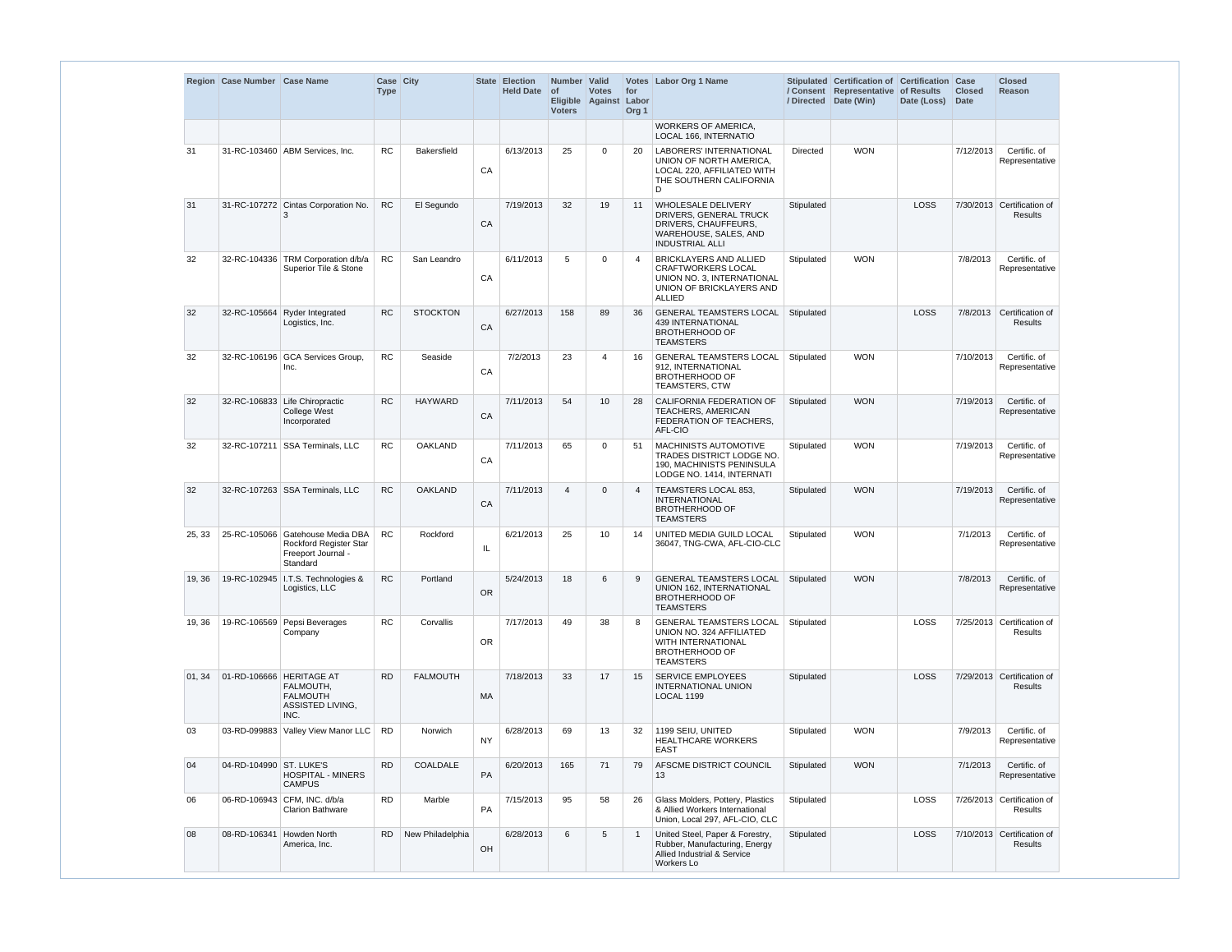|        | Region Case Number Case Name |                                                  | Case City<br><b>Type</b> |                     |               | State Election<br>Held Date of | Number Valid<br><b>Voters</b> | <b>Votes</b><br>Eligible Against Labor | for<br>Org <sub>1</sub> | Votes Labor Org 1 Name                                                                                                                |            | Stipulated Certification of Certification Case<br>/ Consent Representative of Results<br>/ Directed Date (Win) | Date (Loss) | <b>Closed</b><br>Date | <b>Closed</b><br>Reason                      |
|--------|------------------------------|--------------------------------------------------|--------------------------|---------------------|---------------|--------------------------------|-------------------------------|----------------------------------------|-------------------------|---------------------------------------------------------------------------------------------------------------------------------------|------------|----------------------------------------------------------------------------------------------------------------|-------------|-----------------------|----------------------------------------------|
| 13     |                              | 13-RD-090697 CVR Housing Services<br>Corporation | <b>RD</b>                | Chicago             | IL            | 6/21/2013                      | 63                            | 14                                     | 38                      | Service Employees International<br>Union, Local 73 CTW/CLC                                                                            | Stipulated | <b>WON</b>                                                                                                     |             | 7/5/2013              | Certific. of<br>Representative               |
| 14, 17 | 14-RD-104880 SECURITAS       | <b>SECURITY SERVICES</b><br>USA INC.             | <b>RD</b>                | <b>ROXANNA</b>      | IL.           | 6/26/2013                      | 31                            | 14                                     | 8                       | UNITED FEDERATION OF<br><b>SPECIAL POLICE &amp; SECURITY</b><br><b>OFFICERS, INC</b>                                                  | Stipulated |                                                                                                                | <b>LOSS</b> |                       | 7/8/2013 Certification of<br><b>Results</b>  |
| 18     | 18-RD-105757 RISE,           | <b>INCORPORATED</b>                              | <b>RD</b>                | Anoka               | <b>MN</b>     | 6/28/2013                      | 19                            | 6                                      | 11                      | <b>INTERNATIONAL</b><br><b>BROTHERHOOD OF</b><br>TEAMSTERS, LOCAL NO. 638                                                             | Stipulated | <b>WON</b>                                                                                                     |             | 7/5/2013              | Certific. of<br>Representative               |
| 21     | 21-RD-093190 SOUTHERN        | <b>CALIFORNIA EDISON</b><br><b>COMPANY</b>       | <b>RD</b>                | <b>SAN CLEMENTE</b> | CA            | 7/9/2013                       | 14                            | 9                                      | $\overline{4}$          | UTILITY WORKERS UNION OF<br>AMERICA, LOCAL 246, AFL-CIO                                                                               | Stipulated |                                                                                                                | <b>LOSS</b> |                       | 7/17/2013 Certification of<br>Results        |
| 21     | 21-RD-093774 PACIFIC         | <b>COACHWORKS</b>                                | <b>RD</b>                | <b>RIVERSIDE</b>    | CA            | 6/27/2013                      | 95                            | 59                                     | 29                      | SHEET METAL WORKERS<br>UNION LOCAL 170, AFL-CIO                                                                                       | Stipulated |                                                                                                                | <b>LOSS</b> |                       | 7/8/2013 Certification of<br>Results         |
| 27     | 27-RD-106269 Culinaire, Inc. |                                                  | <b>RD</b>                | Denver              | CO            | 7/1/2013                       | 77                            | 36                                     | 25                      | UNITED FOOD & COMMERCIAL<br><b>WORKERS UNION LOCAL 7</b>                                                                              | Stipulated |                                                                                                                | <b>LOSS</b> |                       | 7/11/2013 Certification of<br><b>Results</b> |
| 27     | 27-RD-106379 SuperShuttle    | International Denver.<br>Inc.                    | <b>RD</b>                | Debver              | <sub>CO</sub> | 7/15/2013                      | 98                            | 25                                     | 54                      | <b>COMMUNICATIONS WORKERS</b><br><b>OF AMERICA</b>                                                                                    | Stipulated | <b>WON</b>                                                                                                     |             | 7/25/2013             | Certific. of<br>Representative               |
| 29     |                              | 29-RD-066106 Community Options,<br>Inc.          | <b>RD</b>                | <b>Brooklyn</b>     | <b>NY</b>     | 11/10/2011                     | 61                            | 21                                     | 33                      | <b>COMMUNITY &amp; SOCIAL</b><br>AGENCY EMPLOYEES UNION<br>DISTRICT COUNCIL 1707,<br><b>AFSCME</b>                                    | Stipulated | <b>WON</b>                                                                                                     |             | 7/16/2013             | Certific, of<br>Representative               |
| 32     | 32-RD-106151 Sierra Pacific  | Industries, Inc.                                 | <b>RD</b>                | Jamestown           | CA            | 6/24/2013                      | 12                            | 9                                      | 2                       | <b>CARPENTERS INDUSTRIAL</b><br>COUNCIL LOCAL 2652, UNITED<br><b>BROTHERHOOD OF</b><br><b>CARPENTERS AND JOINERS</b><br>OF AMERICA    | Stipulated |                                                                                                                | <b>LOSS</b> |                       | 7/18/2013 Certification of<br>Results        |
| 25.33  |                              | 25-RD-104199 Valley Construction                 | <b>RD</b>                | Rock Island         | IL.           | 5/22/2013                      | $\overline{4}$                | 3                                      | -1                      | <b>TEAMSTERS LOCAL 371</b>                                                                                                            | Stipulated |                                                                                                                | <b>LOSS</b> |                       | 7/17/2013 Certification of<br><b>Results</b> |
| 25, 33 |                              | 25-RD-106791 McCarthy Improvement<br>Company     | <b>RD</b>                | Davenport           | IA            | 7/22/2013                      | 8                             | -1                                     | 6                       | <b>INTERNATIONAL</b><br><b>BROTHERHOOD OF</b><br><b>TEAMSTERS LOCAL 371</b>                                                           | Stipulated | <b>WON</b>                                                                                                     |             | 7/30/2013             | Certific. of<br>Representative               |
| 25, 33 |                              | 25-RM-106605 Taylor Chrysler Dodge<br>Jeep       | <b>RM</b>                | <b>Bourbonnais</b>  | IL            | 7/16/2013                      | 8                             | 5                                      | 3                       | <b>AUTOMOBILE MECHANICS</b><br><b>LOCAL 701 INTERNATIONAL</b><br><b>ASSOCIATION OF MACHINISTS</b><br>AND AEROSPACE WORKERS,<br>AFL-CI | Stipulated |                                                                                                                | <b>LOSS</b> |                       | 7/24/2013 Certification of<br>Results        |

#### **NLRB Elections with 2 Labor Organizations** Time run: 8/16/2013 2:16:38 PM

|        | Region Case Number Case Name |                                                                         | Case City<br><b>Type</b> |             |           | State Election<br><b>Held</b><br><b>Date</b> | Number Valid<br><b>of</b><br><b>Eligible</b><br><b>Voters</b> | <b>Votes</b><br>Against | for<br>Labor<br>Org <sub>1</sub> | Votes Labor Org 1 Name                                                                                                         | for<br>Labor<br>Org <sub>2</sub> | Votes Labor Org 2 Name                                                                                                                |            | / Consent   Representative   of Results<br>/ Directed   Date (Win) | Date (Loss) | Stipulated Certification of Certification Union To Certify                                                    | Case<br><b>Closed</b><br><b>Date</b> | <b>Closed</b><br>Reason               |
|--------|------------------------------|-------------------------------------------------------------------------|--------------------------|-------------|-----------|----------------------------------------------|---------------------------------------------------------------|-------------------------|----------------------------------|--------------------------------------------------------------------------------------------------------------------------------|----------------------------------|---------------------------------------------------------------------------------------------------------------------------------------|------------|--------------------------------------------------------------------|-------------|---------------------------------------------------------------------------------------------------------------|--------------------------------------|---------------------------------------|
| 05     |                              | 05-RC-106306 First Coast Security<br>Solutions, Inc.                    | <b>RC</b>                | Washington  | <b>DC</b> | 7/1/2013                                     | 11                                                            | $\overline{0}$          |                                  | NATIONAL LEAGUE OF<br><b>JUSTICE AND SECURITY</b><br>PROFESSIONALS (NLJSP)                                                     |                                  | NATIONAL UNION OF<br><b>PROTECTIVE</b><br><b>SERVICES</b><br><b>ASSOCIATIONS</b><br>(NUPSA)                                           | Stipulated | <b>WON</b>                                                         |             | NATIONAL LEAGUE OF<br><b>JUSTICE AND SECURITY</b><br>PROFESSIONALS (NLJSP)                                    | 7/9/2013                             | Certific, of<br>Representative        |
| 20, 37 | 20-RC-102329                 | <b>American Medical</b><br>Response                                     | <b>RC</b>                | Burlingame  | CA        | 6/6/2013                                     | 75                                                            | $\overline{0}$          | 45                               | International Association of Fire<br>Fighters Local 2400                                                                       |                                  | <b>NATIONAL EMS</b><br><b>ASSOCIATION</b>                                                                                             | Directed   | <b>WON</b>                                                         |             | International Association of Fire<br>Fighters Local 2400                                                      | 7/3/2013                             | Certific, of<br>Representative        |
| 29     |                              | 29-RC-105560 METROPOLITAN<br>PACKAGING<br><b>MANUFACTURING</b><br>CORP. | <b>RC</b>                | Brooklyn    | <b>NY</b> | 6/20/2013                                    | 14                                                            | $\mathbf 0$             | 13                               | UNITED PRODUCTION<br><b>WORKERS UNION, LOCAL</b><br>$17 - 18$                                                                  | $\Omega$                         | UNITED FOOD AND<br>COMMERCIAL<br><b>WORKERS LOCAL 2013</b>                                                                            | Stipulated | <b>WON</b>                                                         |             | UNITED PRODUCTION<br><b>WORKERS UNION, LOCAL</b><br>$17 - 18$                                                 | 7/1/2013                             | Certific. of<br>Representative        |
| 31     |                              | 31-RC-102072 Dr Pepper Snapple<br>Group, Inc.                           | <b>RC</b>                | Victorville | CA        | 5/10/2013                                    | 152                                                           | 80                      | 63                               | TEAMSTERS, CHAUFFEURS,<br>WAREHOUSEMEN.<br><b>INDUSTRIAL AND ALLIED</b><br><b>WORKERS OF AMERICA.</b><br>LOCAL 166, INTERNATIO |                                  | <b>INTERNATIONAL</b><br><b>ASSOCIATION OF</b><br><b>MACHINISTS &amp;</b><br><b>AEROSPACE</b><br><b>WORKERS, DISTRICT</b><br>LODGE 947 | Stipulated |                                                                    | <b>LOSS</b> |                                                                                                               |                                      | 7/26/2013 Certification of<br>Results |
| 32     | 32-RC-104448 URS Federal     | Support Services,<br>Inc.                                               | <b>RC</b>                | Lemoore     | CA        | 6/19/2013                                    | 227                                                           | 6                       | 158                              | <b>MACHINISTS DISTRICT LODGE</b><br>725, INTERNATIONAL<br><b>ASSOCIATION OF</b><br><b>MACHINISTS &amp; AEROSPACE</b>           |                                  | <b>TEAMSTERS LOCAL</b><br>UNION No. 517.<br><b>INTERNATIONAL</b><br><b>BROTHERHOOD OF</b>                                             | Stipulated | <b>WON</b>                                                         |             | <b>MACHINISTS DISTRICT</b><br>LODGE 725, INTERNATIONAL<br>ASSOCIATION OF<br><b>MACHINISTS &amp; AEROSPACE</b> | 7/26/2013                            | Certific. of<br>Representative        |